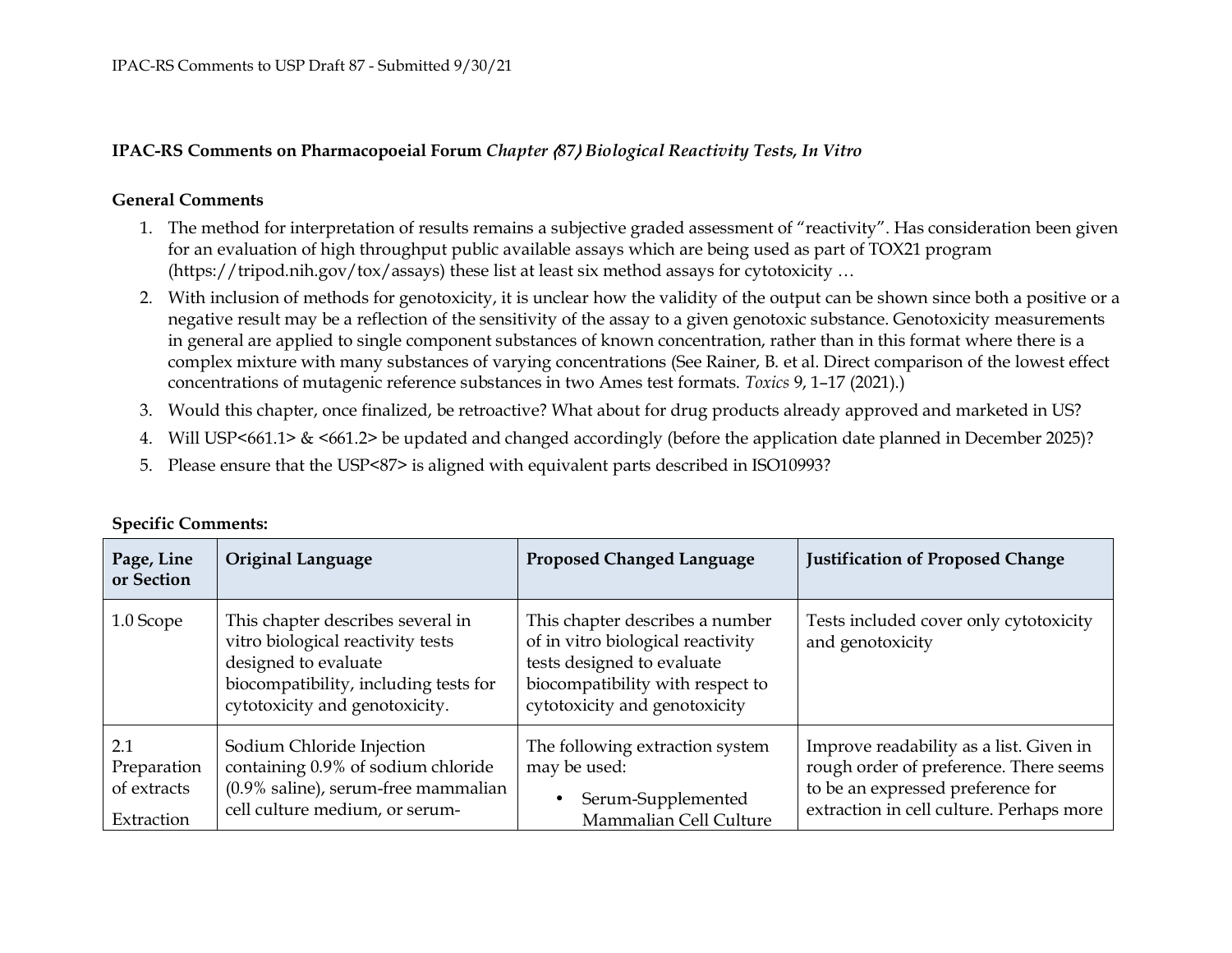| Solvents | supplemented mammalian cell<br>culture medium may be used.<br>Serum-supplemented mammalian<br>cell culture medium is used when                                                                                                                                                                                                                                                                                                                                                                                                                                                                                                                                                                                                                                                                                                                                                                                                                                                                                                                                           | Medium<br>Sodium Chloride Injection<br>containing 0.9% of sodium<br>chloride (0.9% saline),                                                                                                                                                                                                                                                                                                                                                                                                                                                                                                                                                                                                                                                                                                                                                                                                                                                                                                                            | language should be added to support<br>the preference and other extraction<br>systems only used if cell culture is<br>determined to be unsuitable (with |
|----------|--------------------------------------------------------------------------------------------------------------------------------------------------------------------------------------------------------------------------------------------------------------------------------------------------------------------------------------------------------------------------------------------------------------------------------------------------------------------------------------------------------------------------------------------------------------------------------------------------------------------------------------------------------------------------------------------------------------------------------------------------------------------------------------------------------------------------------------------------------------------------------------------------------------------------------------------------------------------------------------------------------------------------------------------------------------------------|------------------------------------------------------------------------------------------------------------------------------------------------------------------------------------------------------------------------------------------------------------------------------------------------------------------------------------------------------------------------------------------------------------------------------------------------------------------------------------------------------------------------------------------------------------------------------------------------------------------------------------------------------------------------------------------------------------------------------------------------------------------------------------------------------------------------------------------------------------------------------------------------------------------------------------------------------------------------------------------------------------------------|---------------------------------------------------------------------------------------------------------------------------------------------------------|
|          | extraction is done at $37 \pm 1^{\circ}$ . Different<br>types of serum (e.g., fetal,<br>bovine/calf serum, newborn calf<br>serum) may be used; the choice of<br>the serum is dependent on the cell<br>type. Culture medium with serum is<br>preferred for extraction because of its<br>ability to support cellular growth<br>and well as extract both polar and<br>nonpolar substances. Other<br>extraction solvents include Purified<br>Water and dimethyl sulfoxide<br>(DMSO). It is important to recognize<br>that serum/proteins are known to<br>bind extractables. The extraction<br>solvent and extraction conditions<br>(e.g., temperature or time) should be<br>selected so as to not impact the<br>physical state of the sample such as<br>dissolution, fusion, or melting of the<br>material pieces. A slight adherence of<br>the pieces may occur and can be<br>tolerated.<br>[Note-DMSO is cytotoxic in<br>selected assay systems at greater<br>than 0.5% (volume fraction). The<br>cellular exposure concentration of<br>extractables in DMSO will be lower | <b>Purified Water</b><br>$\bullet$<br>0.5 % DMSO in Water<br>It should be noted Serum-<br>supplemented mammalian cell<br>culture medium is used when<br>extraction is done at $37 \pm 1^{\circ}$ .<br>Different types of serum (e.g.,<br>fetal, bovine/calf serum, newborn<br>calf serum) may be used; the<br>choice of the serum is dependent<br>on the cell type. Culture medium<br>with serum is preferred for<br>extraction because of its ability to<br>support cellular growth and well<br>as extract both polar and nonpolar<br>substances It is important to<br>recognize that serum/proteins are<br>known to bind extractables. The<br>extraction solvent and extraction<br>conditions (e.g., temperature or<br>time) should be selected so as to<br>not impact the physical state of<br>the sample such as dissolution,<br>fusion, or melting of the material<br>pieces. A slight adherence of the<br>pieces may occur and can be<br>tolerated. Additionally, DMSO is<br>cytotoxic in selected assay systems | justification)                                                                                                                                          |
|          | due to the greater dilution as                                                                                                                                                                                                                                                                                                                                                                                                                                                                                                                                                                                                                                                                                                                                                                                                                                                                                                                                                                                                                                           | at greater than 0.5% (volume                                                                                                                                                                                                                                                                                                                                                                                                                                                                                                                                                                                                                                                                                                                                                                                                                                                                                                                                                                                           |                                                                                                                                                         |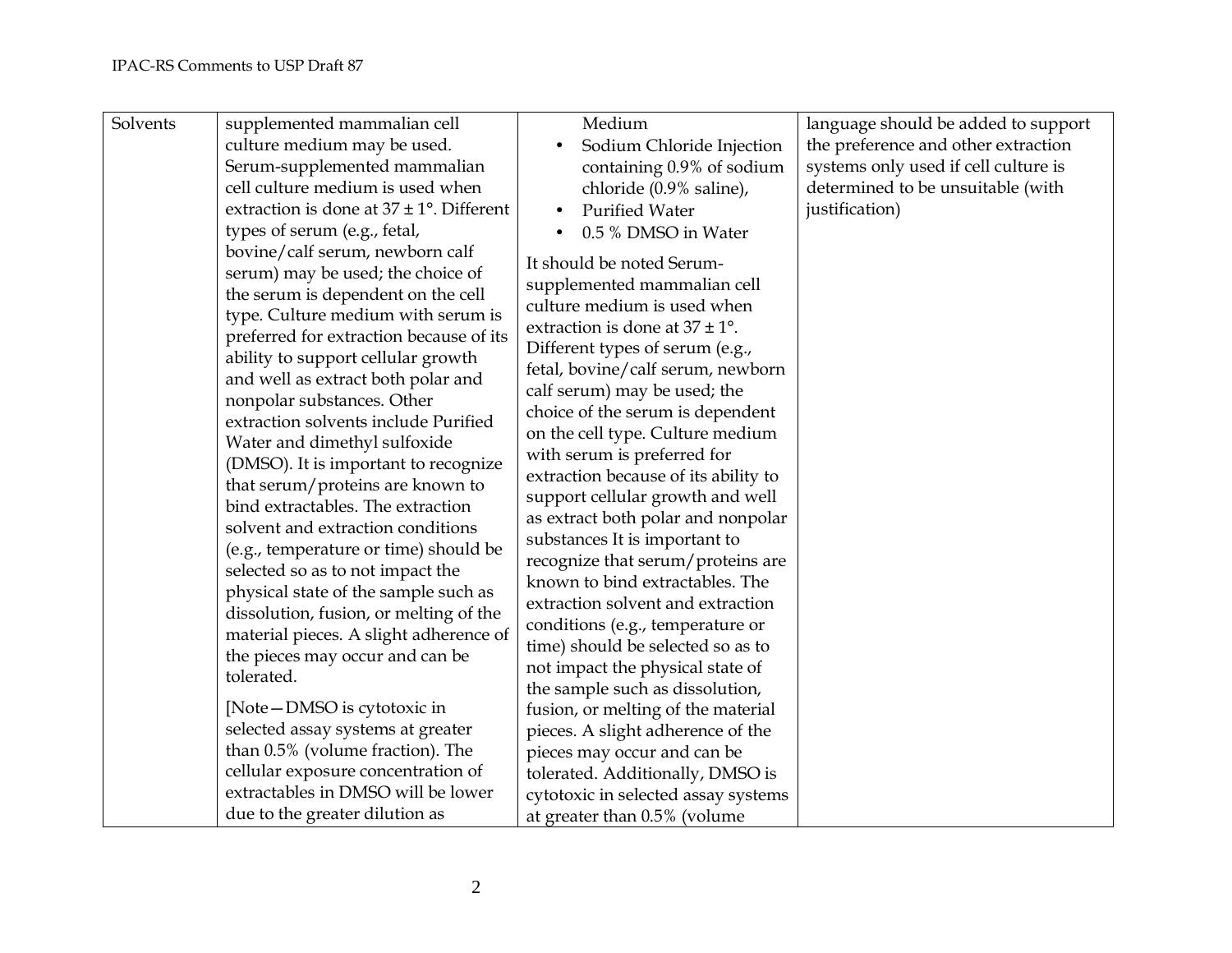|                                                                      | compared with extraction in culture<br>medium with serum.] | fraction). The cellular exposure<br>concentration of extractables in<br>DMSO will be lower due to the<br>greater dilution as compared with<br>extraction in culture medium with<br>serum.                                                                                                                                                                                                                                                                                                                                                                                               |                                                                                                                                                           |
|----------------------------------------------------------------------|------------------------------------------------------------|-----------------------------------------------------------------------------------------------------------------------------------------------------------------------------------------------------------------------------------------------------------------------------------------------------------------------------------------------------------------------------------------------------------------------------------------------------------------------------------------------------------------------------------------------------------------------------------------|-----------------------------------------------------------------------------------------------------------------------------------------------------------|
| Page 4, 2.1<br>Preparation<br>of extracts<br>Extraction<br>Procedure | <b>Whole Section "Extraction</b><br>Procedure"             | Move Extraction Procedure to<br>Become Section 2.2 Extraction<br>Procedure                                                                                                                                                                                                                                                                                                                                                                                                                                                                                                              | <b>Extraction Procedure is separation</b><br>from preparation of Materials and<br>Apparatus. It also avoids confusion<br>with Autoclave setup description |
|                                                                      |                                                            | Place a properly prepared sample<br>to be tested in an extraction<br>container and add 20 mL of the<br>selected extraction medium If<br>other volumes of extraction media<br>are used, a proportional amount<br>of sample should be used so that<br>the surface area to volume or<br>weight to volume ratio does not<br>change. Repeat these directions<br>for each extraction medium<br>required for testing. Also, prepare<br>one 20-mL blank of each<br>respective extraction medium for<br>concurrent extraction, testing, and<br>comparison with samples.<br>Extractions in serum- | Creation of a list of extraction<br>conditions improves readability<br>considerably                                                                       |
|                                                                      |                                                            | supplemented mammalian cell<br>culture medium should be                                                                                                                                                                                                                                                                                                                                                                                                                                                                                                                                 |                                                                                                                                                           |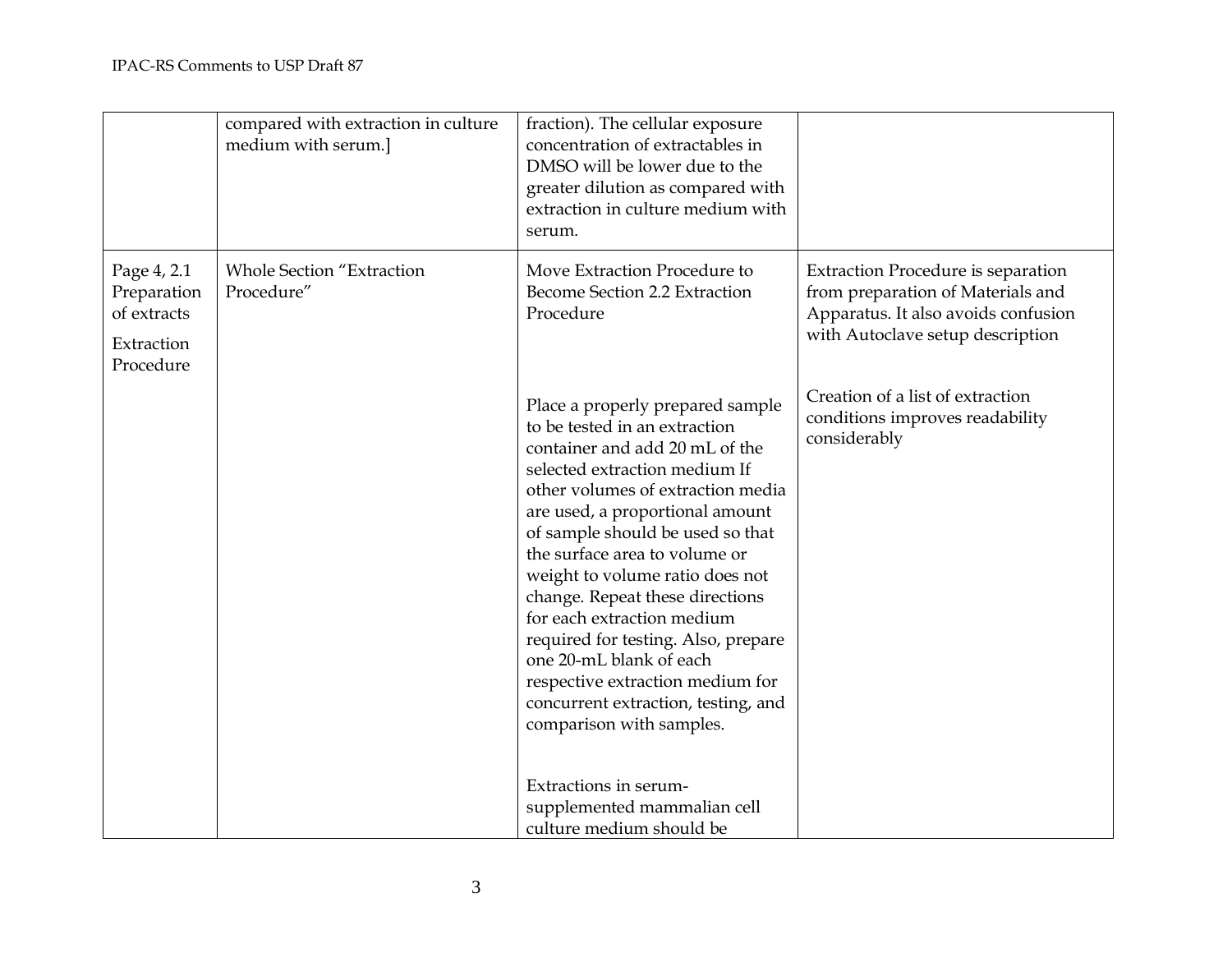|                       | performed at:                                                                                                                                                                       |                                                                                                                                                                                                |
|-----------------------|-------------------------------------------------------------------------------------------------------------------------------------------------------------------------------------|------------------------------------------------------------------------------------------------------------------------------------------------------------------------------------------------|
|                       | $37 \pm 1$ ° for 24 $\pm$ 2 h and<br>may be prolonged to $72 \pm$<br>2 h                                                                                                            |                                                                                                                                                                                                |
|                       | Other extraction solvents:                                                                                                                                                          |                                                                                                                                                                                                |
|                       | In an incubator at $37 \pm 1^{\circ}$<br>for $24 \pm 2$ h, or<br>In an oven at $50 \pm 2^{\circ}$ for 72<br>$±$ 2 h, or<br>In an oven at $70 \pm 2^{\circ}$ for 24<br>$\pm$ 2 h, or | Under what circumstances would the<br>extraction be increased to 72 hrs?                                                                                                                       |
|                       | In an autoclave at $121 \pm 2^{\circ}$ for $1 \pm$<br>0.2 <sub>h</sub>                                                                                                              |                                                                                                                                                                                                |
| 2.2 Test<br>Controls  | Positive control: A material<br>known to give a positive<br>cytotoxicity result when tested in<br>the conditions outlined in this<br>standard                                       | Current standard is very limiting in its<br>suggested test material. Consider<br>allowing materials which have a<br>demonstrated cytotoxicity result<br>(positive or negative) as alternatives |
|                       | Negative control: A material<br>known to give a negative<br>cytotoxicity result when tested in<br>the conditions outlined in this<br>standard                                       |                                                                                                                                                                                                |
| 2.3 Test<br>Selection | Suggest moving Table 2<br>(Cytotoxicity Test Selection) from<br>USP 1031 into standard                                                                                              | Adds clarity to selection of appropriate<br>test. Could consider addition of<br>Fluorometric assays in addition to<br>NRU or others?                                                           |
|                       | Would also suggest adding an<br>order of preference while                                                                                                                           |                                                                                                                                                                                                |